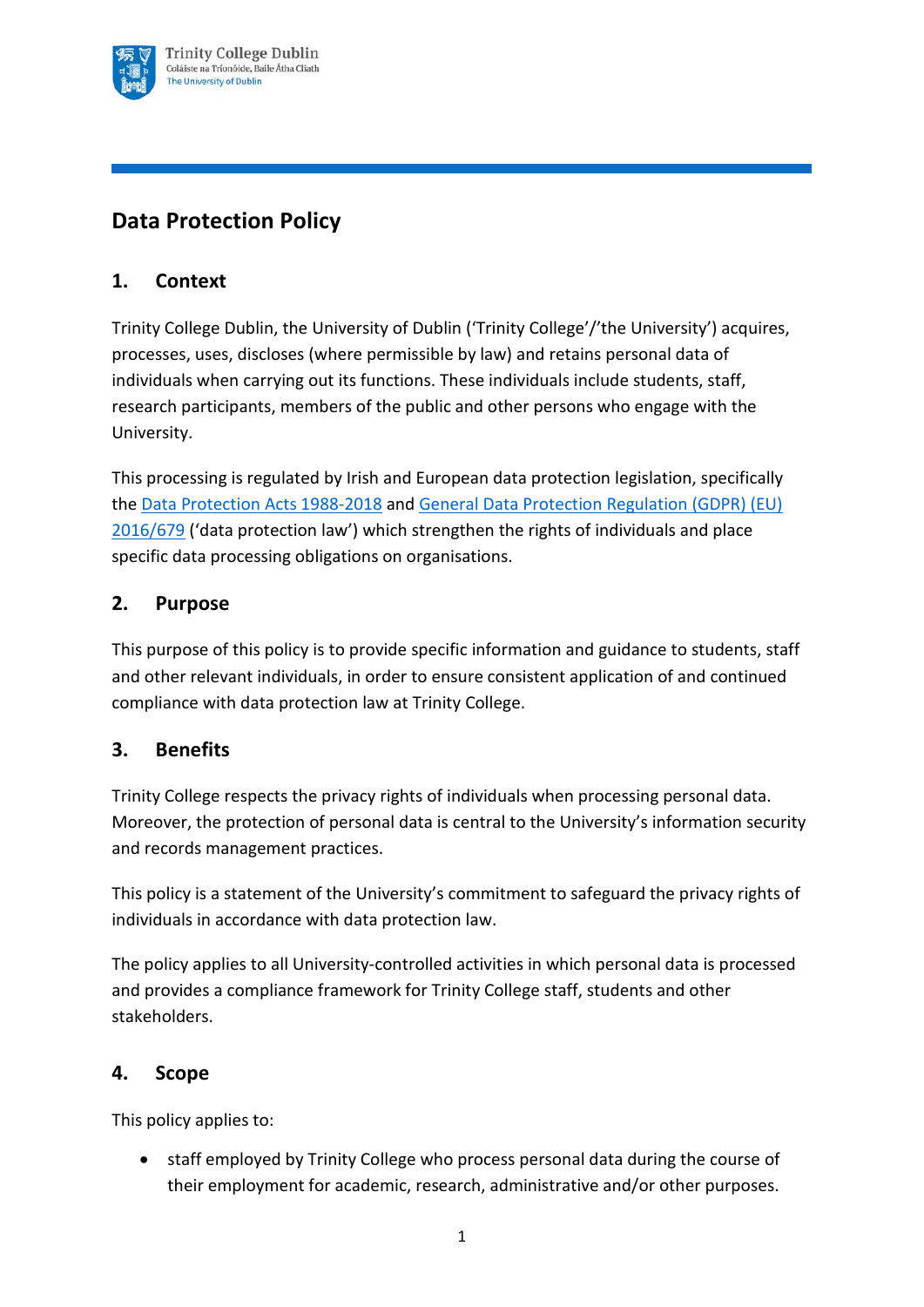

This includes, but is not limited to, permanent, part-time, casual, temporary, honorary, visiting and voluntary staff as well as contractors, agency workers and students employed by the University;

- students of Trinity College who process personal data during the course of their studies for academic, research and/or other purposes;
- individuals, including but not limited to, visitors on research and work placements and secondments who process personal data in the course of their access to Trinity College systems and premises.

This policy applies to personal data processed by Trinity College in paper and electronic format and is not restricted by location or form of access.

## **5. Definitions**

Personal data: Any information relating to an identified or identifiable person who can be identified, directly or indirectly, by reference to an identifier such as name, image, identification number, location data or online identifier.

Data controller: An entity which determines the purposes and means of the processing of personal data. Trinity College is a data controller in relation to personal data relating to its staff and students.

Data processor: An entity which processes personal data on behalf of the controller. In certain instances Trinity College is a data processor when providing a service to another entity (e.g. analysis of data on behalf of a third party).

Processing: Any operation or set of operations which is performed on personal data, whether or not by automated means, such as collection, recording, organisation, structuring, storage, adaptation or alteration, retrieval, consultation, use, disclosure by transmission, dissemination or otherwise making available, alignment or combination, restriction, erasure or destruction.

Special categories of personal data: Data revealing an individual's racial or ethnic origin, political opinions, religious beliefs or philosophical beliefs, data relating to trade union membership, genetic data, biometric data for the purpose of uniquely identifying an individual, data concerning health and data concerning an individual's sex life or sexual orientation.

Data Protection Officer: The appointed member of staff at Trinity College responsible for ensuring data protection compliance at the University.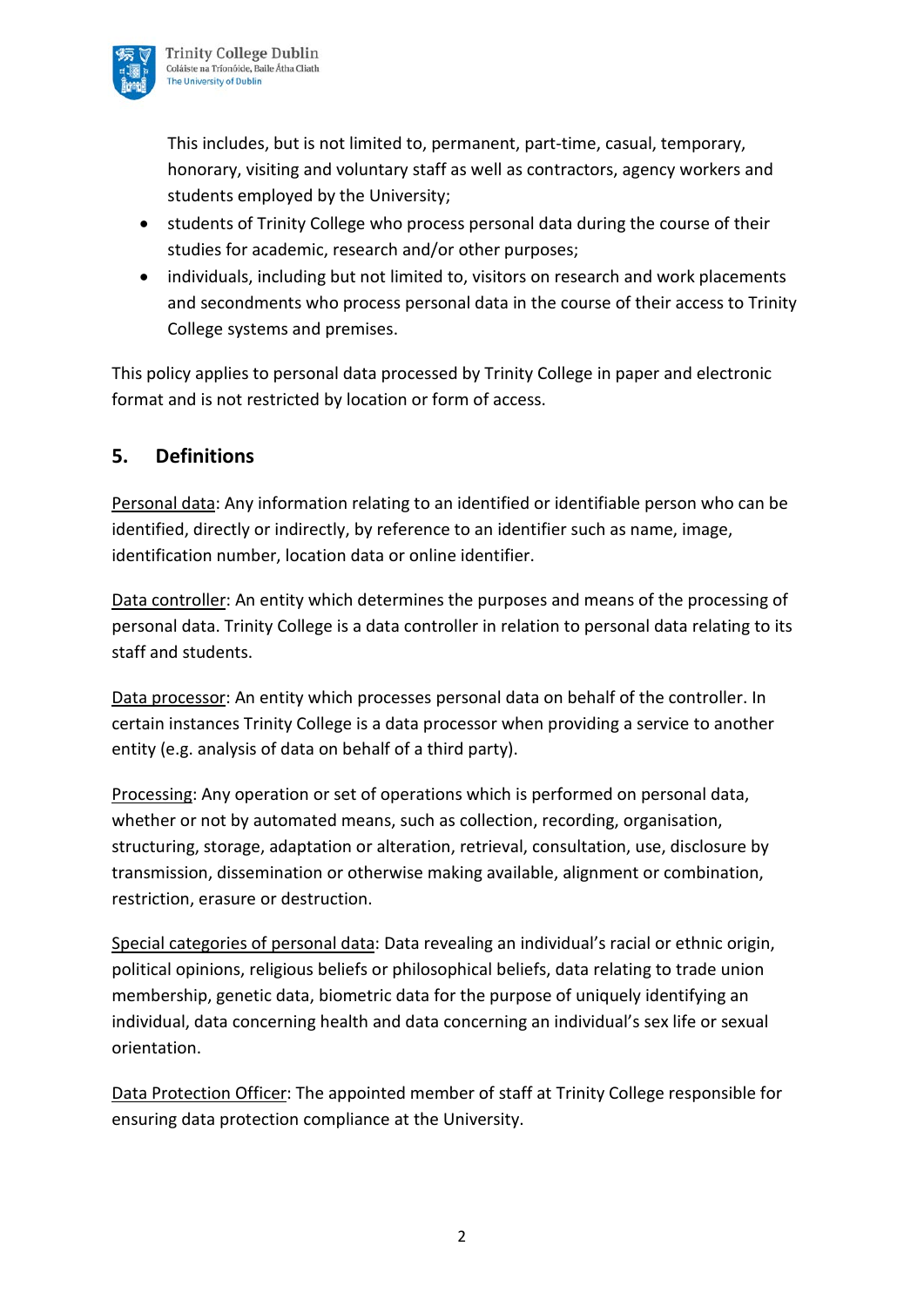

## **6. Principles of Data Protection**

Trinity College is responsible for demonstrable compliance with the principles of data protection when processing personal data ('accountability'). These principles are set out under Article 5 GDPR and state that personal data shall be:

- processed lawfully, fairly and in a transparent manner in relation to the individual ('lawfulness, fairness and transparency');
- collected for specified, explicit and legitimate purposes and not further processed in a manner that is incompatible with those purposes ('purpose limitation');
- adequate, relevant and limited to what is necessary in relation to the purposes for which they are processed ('data minimisation');
- accurate and, where necessary, kept up to date ('accuracy');
- kept in a form which permits identification of individuals for no longer than is necessary for the purposes for which the personal data are processed ('storage limitation'); and
- processed in a manner that ensures appropriate security of the personal data, including protection against unauthorised or unlawful processing and against accidental loss, destruction or damage, using appropriate technical or organisational measures ('integrity and confidentiality').

## **7. Policy**

### **7.1 Legal basis for processing personal data**

Trinity College shall process personal data under an appropriate legal basis, where at least one of the following conditions is met:

- the individual has consented to processing;
- processing is required due to a contract;
- processing is necessary for compliance with a legal obligation;
- processing is necessary to protect an individual's vital interests;
- processing is necessary for the performance of a task carried out in the public interest or in the exercise of official authority vested in the University;
- processing is necessary for the legitimate interests of the University or a third party and does not interfere with the rights and freedoms of individuals.

Trinity College is classified as a public body under the Universities Act, 1997. As such, the use of the 'legitimate interests' condition is not applicable to Trinity College's statutory functions but may be relied-upon as a legal basis for processing that is not related to the University's statutory functions.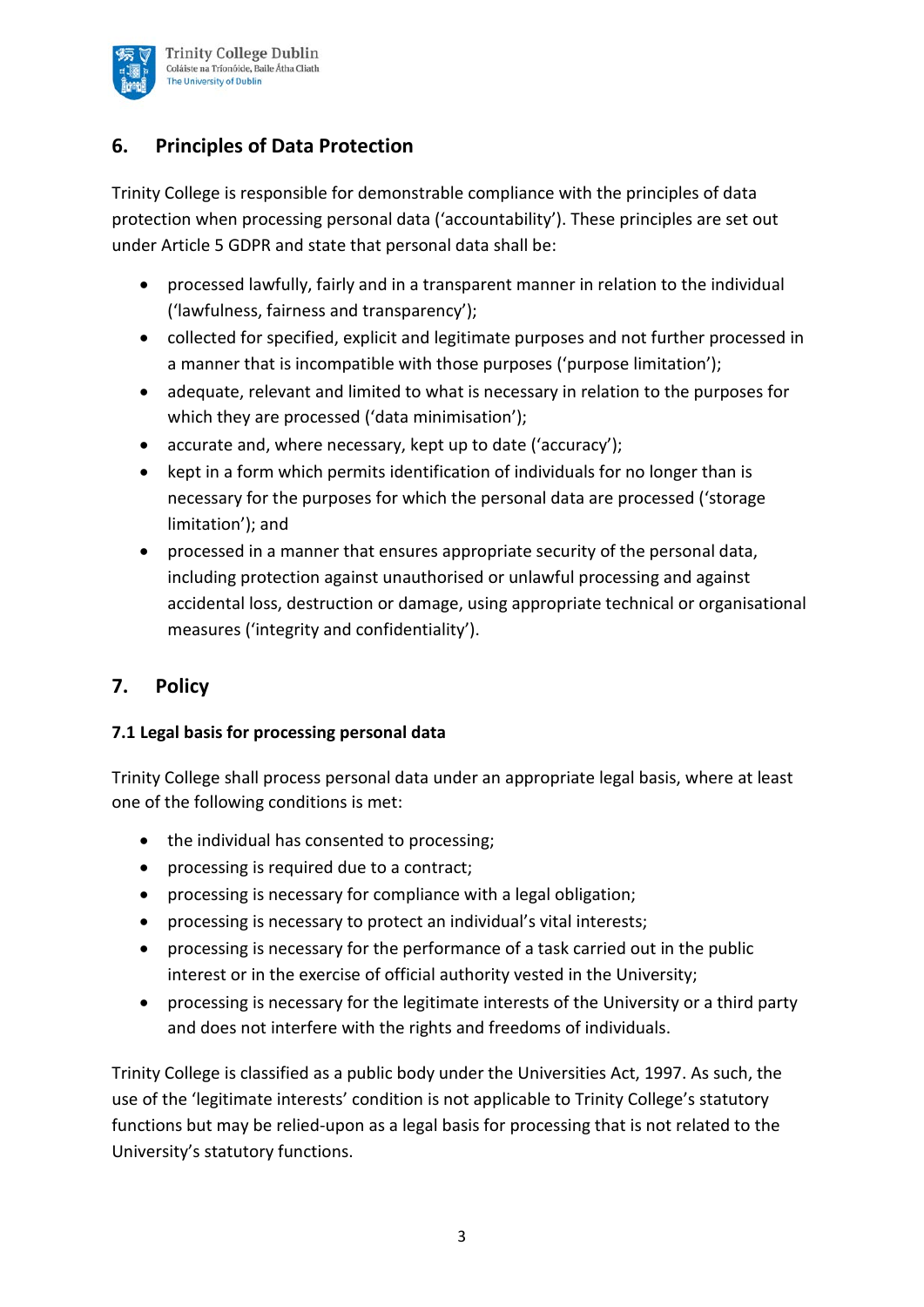

Where Trinity College relies on consent as a legal basis for processing personal data, the University must:

- obtain the individual's specific, informed and freely given consent;
- ensure that the individual gives consent by a statement or clear affirmative action;
- retain evidence of that statement/affirmative action; and
- allow the individual to easily withdraw their consent at any time if they so wish.

The processing of special categories of personal data requires additional conditions to be met pursuant to Article 9 GDPR and sections 45-55 of the Irish Data Protection Acts 1988- 2018.

#### **7.2 Rights of individuals**

Trinity College shall respond to all rights requests and protect the rights of individuals under data protection law. Detailed guidance and support on upholding individuals' rights is available from the Data Protection Officer.

The right to be informed: Individuals should be informed about the processing of their personal data. There are specific provisions set out under data protection law as to information which should be provided to individuals via a privacy notice when collecting personal data.

The right of access: Individuals have the right to make an access request for a copy of their personal data and to exercise that right easily and at reasonable intervals.

The right to rectification: Individuals have the right to have inaccurate personal data about them rectified.

The right to erasure: This is also known as the 'right to be forgotten'. Individuals have the right, under certain circumstances, to have their personal data erased.

The right to restrict processing: Individuals have the right, under certain circumstances, to request the restriction of processing of their personal data.

The right to data portability: Individuals have the right to obtain their personal data and reuse the data via different platforms and services under certain circumstances.

The right to object to processing: Individuals have the right, under certain circumstances, to object to the processing of their personal data.

These rights are not absolute and subject to certain exemptions under data protection law.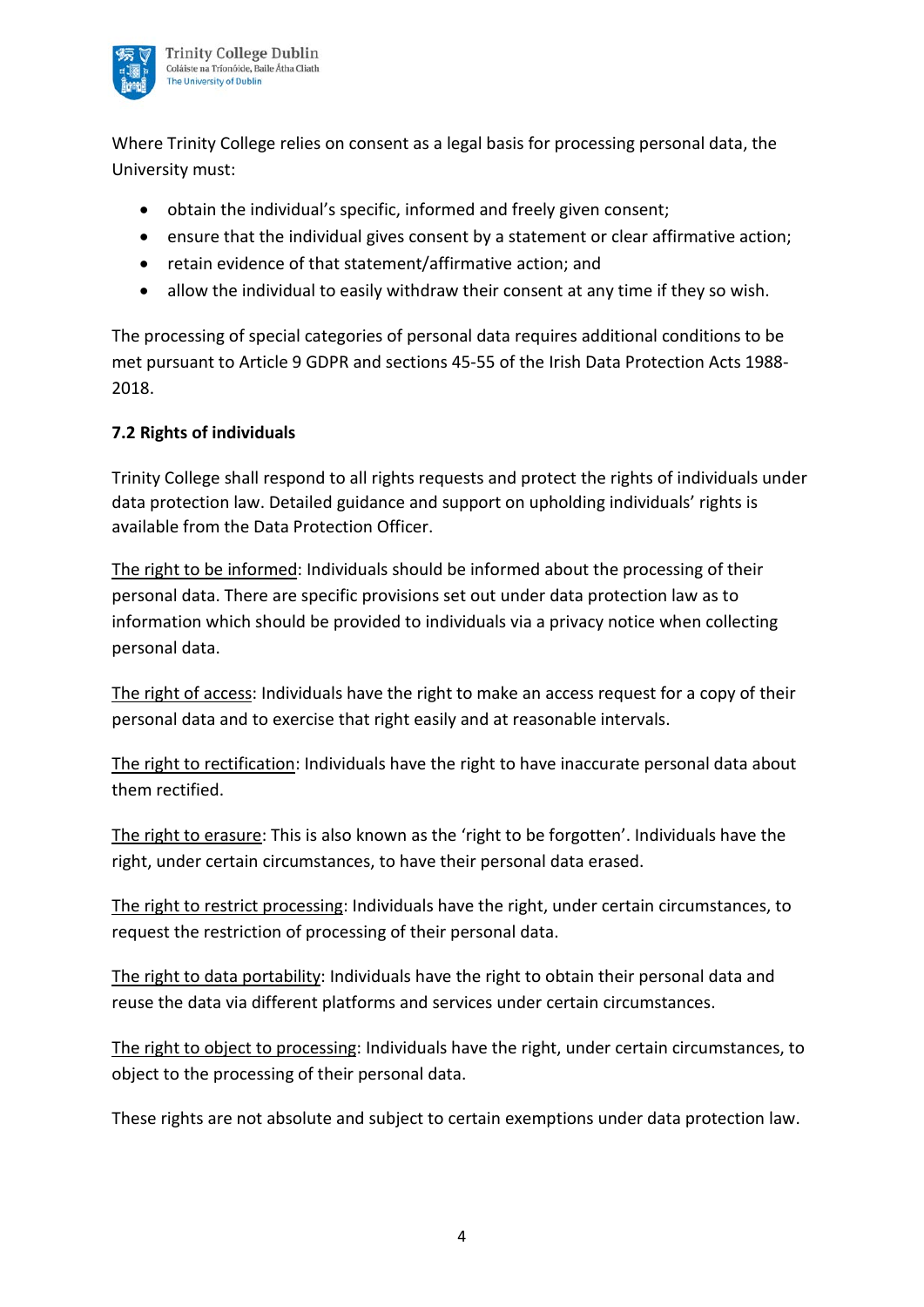

#### **7.3 Data protection by design and by default**

Trinity College ensures that data protection is incorporated into systems and processes from the outset of processing as standard practice. This is achieved by embedding data privacy and security features, settings and controls directly into the design of University projects and systems.

Trinity College acknowledges that a Data Protection Impact Assessment ('DPIA') should be carried out in certain instances. Trinity College requires DPIA completion as a key component of system and process design, in particular where processing utilises new technologies and, taking into account the nature, scope, context and purposes of the processing, is likely to result in a high risk to the rights and freedoms of individuals.

Examples of circumstances in which a DPIA is likely to be required include: health research as defined under the Health Research Regulations, processing of large quantities of personal data, where there is automatic processing/profiling of individuals, processing of special categories of personal data, or monitoring of publicly accessible areas such as CCTV or location tracking. The DPIA is a mechanism for identifying and examining the impact of new initiatives or new technologies and putting in place measures to minimise or reduce risks.

Staff and students intending to implement processes which require a DPIA should contact the Data Protection Officer for support.

#### **7.4 Records of processing activities**

Trinity College maintains records of processing activities involving personal data as required under data protection law. The University is also required to hold a register of personal data which it processes in its capacity as a data processor.

#### **7.5 Sharing of personal data**

Where Trinity College engages a third-party processor to process personal data the University implements data processing agreements, carries out due diligence and conducts information security audits where appropriate.

Such external processing includes (but is not limited to):

- IT systems and services
- HR services, including payroll, expenses, sick leave and annual leave management and pensions
- Student and staff surveys
- Transfers to third parties for research purposes

Staff and students intending to share University-controlled data with external organisations should contact the Data Protection Officer for support.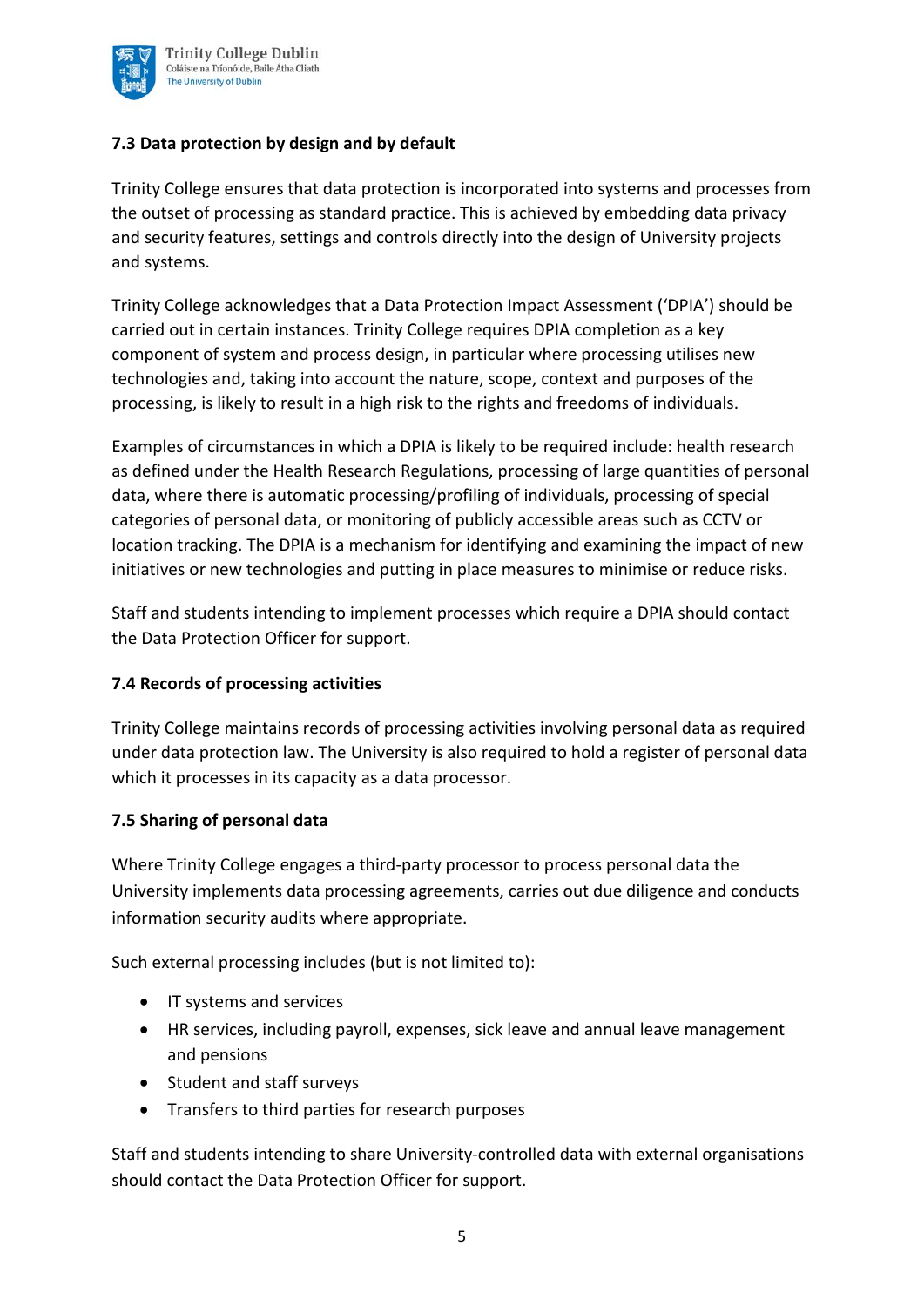

#### **7.6 International data transfers**

Chapter V GDPR imposes restrictions on international data transfers. These restrictions are in place to ensure that the level of protection and accountability afforded by EU law is not undermined. Trinity College transfers personal data to countries or organisations outside of the European Economic Area ('EEA') where there is adequate protection in place, in compliance with conditions for transfer as set out under Chapter V.

Staff and students intending to transfer University-controlled personal data outside of the EEA should contact the Data Protection Officer for support.

#### **7.7 Data security**

Trinity College implements appropriate technical and organisational measures to preserve data security and mitigate risk in order to safeguard personal data.

Personal data under the control of Trinity College should be processed in accordance with the University [IT Security Policy](https://www.tcd.ie/ITSecurity/policies/infosec.php) and [Records Management Policy.](https://www.tcd.ie/about/policies/160713%20Records%20Management%20Policy_website.pdf)

University-controlled data processed using Cloud-based services must be managed in accordance with the University [Cloud Computing Policy](https://www.tcd.ie/about/policies/assets/pdf/Cloud-Policy-2014-final.pdf) and Guidelines.

#### **7.8 Data breach notifications**

Trinity College has developed [Personal Data Breach Procedural Guidelines](https://www.tcd.ie/info_compliance/data-protection/documents/TCD_Personal_Data_Breach_Procedural_Guidelines.pdf) to assist in identifying, investigating, reviewing and reporting incidents involving the unauthorised disclosure, loss, destruction or alteration of personal data.

The Data Protection Officer should be notified of such incidents immediately.

#### **7.9 Data protection training**

Trinity College provides training in data protection, information security and good research practice. University staff, students and researchers should complete relevant training and awareness activities which are provided to support compliance with this policy.

#### **7.10 Data Protection Officer**

Trinity College, as a public body, is required to appoint a Data Protection Officer. The Data Protection Officer must be consulted on all matters at the University which relate to the protection of personal data. The Data Protection Officer is independent, bound by confidentiality and reports to the Board of Trinity College. Individuals should contact the Data Protection Officer with regard to all issues related to processing of their personal data and to the exercise of their rights under data protection law.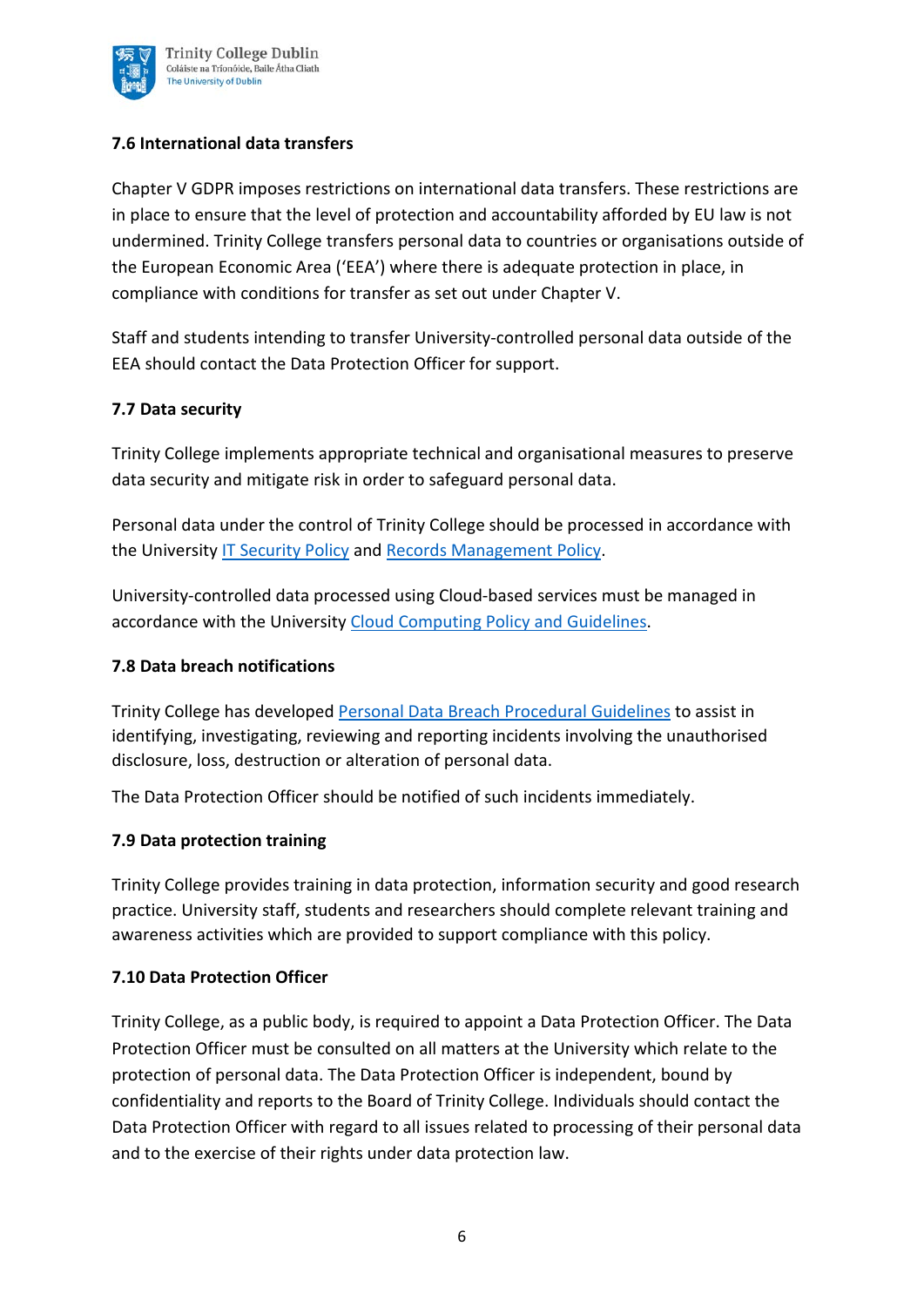

The role of the Data Protection Officer is:

- to advise Trinity College and its staff and students of their responsibilities under data protection law;
- to monitor compliance with data protection law and relevant University policies;
- to provide training and increase awareness among staff and students;
- to provide guidance on the completion of DPIAs; and
- to act as the contact point with the Data Protection Commission in relation to data breaches, complaints, investigations, audits and any other matters relevant to data protection law.

Contact details:

Data Protection Officer Secretary's Office, Trinity College Dublin, Dublin 2, Ireland.

Oifigeach Cosanta Sonraí Oifig an Rúnaí, Coláiste na Tríonóide, Baile Átha Cliath, Baile Átha Cliath 2, Éire.

[dataprotection@tcd.ie](mailto:dataprotection@tcd.ie)

### **7.11 Data Protection Commission**

The Data Protection Commission is the Irish Supervisory Authority responsible for upholding the fundamental right of individuals to have their personal data protected.

The Data Protection Commission, under statutory authority:

- conducts investigations in the form of data protection audits;
- investigates complaints from individuals in relation to potential infringements of data protection law;
- conducts inquiries and investigations regarding infringements of data protection law and takes enforcement action, including restricting of processing, where necessary;
- imposes administrative fines on data controllers and data processors.

Individuals may complain to the Data Protection Commission in the event that they are dissatisfied with how Trinity College is processing personal data.

Contact details:

Data Protection Commission 21 Fitzwilliam Square South, Dublin 2, Ireland.

An Coimisiún um Chosaint Sonraí

21 Cearnóg Mhic Liam, Baile Átha Cliath 2, Éire.

<https://forms.dataprotection.ie/contact>